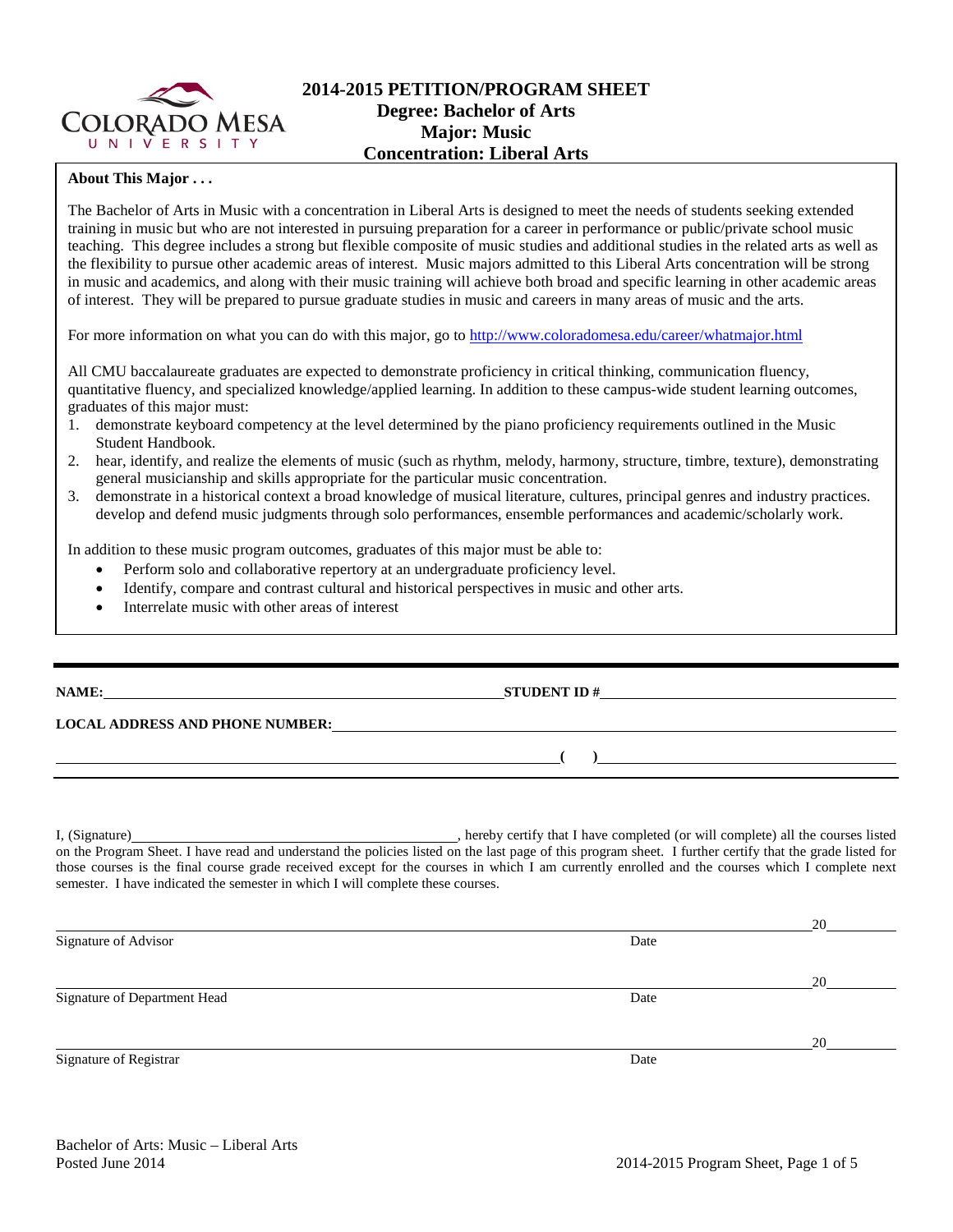#### **Students should work closely with a faculty advisor when selecting and scheduling courses prior to registration.**

Degree Requirements:

- 120 semester hours total (Students must complete a minimum of 30 of the last 60 hours of credit at CMU, with at least 15 semester hours in major discipline courses numbered 300 or higher).
- 40 upper division credits (A minimum of 15 taken at the 300-400 course levels within the major at CMU).
- 2.00 cumulative GPA or higher in all CMU coursework
- 2.00 cumulative GPA or higher in coursework toward the major content area
- Pre-collegiate courses (usually numbered below 100) cannot be used for graduation.
- When filling out the program sheet a course can be used only once.
- A student must follow the CMU graduation requirements either from 1) the program sheet for the major in effect at the time the student officially declares a major; or 2) a program sheet for the major approved for a year subsequent to the year during which the student officially declares the major and is approved for the student by the department head. Because a program may have requirements specific to the degree, the student should check with the faculty advisor for additional criteria. It is the student's responsibility to be aware of, and follow, all requirements for the degree being pursued. Any exceptions or substitutions must be approved by the student's faculty advisor and Department Head.
- See the "Undergraduate Graduation Requirements" in the catalog for additional graduation information.

**GENERAL EDUCATION REQUIREMENTS** (31semester hours) Seethe current catalog for a list of courses that fulfill the requirements below. If a course is on the general education list of options and a requirement for your major, you must use it to fulfill the major requirement and make a different selection within the general education requirement.

| Course No Title                                                                                                                                                                                                                |        | Sem.hrs Grade Term/Trns |
|--------------------------------------------------------------------------------------------------------------------------------------------------------------------------------------------------------------------------------|--------|-------------------------|
| <b>English</b> (6 semester hours, must receive a grade of "C" or better and<br>must be completed by the time the student has 60 semester hours.)<br><b>ENGL 111 English Composition</b><br><b>ENGL 112 English Composition</b> | 3<br>3 |                         |
| <b>Math:</b> MATH 110 or higher (3 semester hours, must receive a grade<br>of "C" or better, must be completed by the time the student has 60<br>semester hours.)<br>MATH 1                                                    |        |                         |
| <b>Humanities</b> (3 semester hours)                                                                                                                                                                                           |        |                         |
| <b>Social and Behavioral Sciences</b> (6 semester hours)                                                                                                                                                                       |        |                         |

\_\_\_\_\_\_ \_\_\_\_ \_\_\_\_\_\_\_\_\_\_\_\_\_\_\_\_\_\_\_\_\_\_\_\_ \_\_\_\_ \_\_\_\_\_ \_\_\_\_\_\_\_\_ \_\_\_\_\_\_ \_\_\_\_ \_\_\_\_\_\_\_\_\_\_\_\_\_\_\_\_\_\_\_\_\_\_\_\_ \_\_\_\_ \_\_\_\_\_ \_\_\_\_\_\_\_\_

**Natural Sciences** (7 semester hours, one course must include a lab)

| <b>History</b> (3 semester hours)<br><b>HIST</b> |  |  |
|--------------------------------------------------|--|--|
| <b>Fine Arts</b> (3 semester hours)              |  |  |

#### Course No Title Sem.hrs Grade Term/Trns **OTHER LOWER DIVISION REQUIREMENTS**(6 semester hours)

|             | <b>Kinesiology</b> (3 semester hours) |  |
|-------------|---------------------------------------|--|
|             | KINE 100 Health and Wellness          |  |
| KINA 1      |                                       |  |
| <b>KINA</b> |                                       |  |

\_\_\_\_\_\_ \_\_\_\_ \_\_\_\_\_\_\_\_\_\_\_\_\_\_\_\_\_\_\_\_\_\_\_\_ \_\_\_\_ \_\_\_\_\_ \_\_\_\_\_\_\_\_

**Applied Studies** (3 semester hours)

#### **FOUNDATION COURSES (23 semester hours)**

| MUSA111         | Music Technology                  |   |  |
|-----------------|-----------------------------------|---|--|
| <b>MUSA 114</b> | Theory $I$ – Introduction         |   |  |
| <b>MUSA 115</b> | Theory II – Diatonic Concepts $3$ |   |  |
| <b>MUSA 116</b> | Ear Training & Sight Singing I 2  |   |  |
| <b>MUSA 117</b> | Ear Training & Sight Singing II 2 |   |  |
| <b>MUSA 214</b> | Theory III – Chromatic            |   |  |
|                 | Concepts                          | 3 |  |
| <b>MUSA 215</b> | Theory IV $-20^{th}$ Cent.        |   |  |
|                 | Form & Analysis                   |   |  |
| MUSL            |                                   |   |  |
|                 | MUSL $1_{\_\_\_\_\_$              |   |  |
|                 | MUSL $2 \_$                       |   |  |
| <b>MUSP</b>     |                                   |   |  |
| <b>MUSP</b>     |                                   |   |  |
| <b>MUSP</b>     | $\sim$ 2                          |   |  |
|                 |                                   |   |  |

#### **BACHELOR OF ARTS in MUSIC: Liberal Arts Concentration (60 semester hours)**

#### **Music Core** (**35 semester hours)**

| MUSA 101         | Concert Attendance (8 semesters) 0                                                                                                                                                                                                                                                                                  |                                                                                                                                                                                                                                                                                                                                                                                                             |  |
|------------------|---------------------------------------------------------------------------------------------------------------------------------------------------------------------------------------------------------------------------------------------------------------------------------------------------------------------|-------------------------------------------------------------------------------------------------------------------------------------------------------------------------------------------------------------------------------------------------------------------------------------------------------------------------------------------------------------------------------------------------------------|--|
| <b>MUSA 101</b>  | <b>Concert Attendance</b>                                                                                                                                                                                                                                                                                           | 0                                                                                                                                                                                                                                                                                                                                                                                                           |  |
| <b>MUSA 101</b>  | Concert Attendance                                                                                                                                                                                                                                                                                                  | 0                                                                                                                                                                                                                                                                                                                                                                                                           |  |
| <b>MUSA 101</b>  | Concert Attendance                                                                                                                                                                                                                                                                                                  | 0                                                                                                                                                                                                                                                                                                                                                                                                           |  |
| <b>MUSA 101</b>  | Concert Attendance                                                                                                                                                                                                                                                                                                  | $\theta$                                                                                                                                                                                                                                                                                                                                                                                                    |  |
| <b>MUSA 101</b>  | Concert Attendance                                                                                                                                                                                                                                                                                                  | 0                                                                                                                                                                                                                                                                                                                                                                                                           |  |
| <b>MUSA 101</b>  | Concert Attendance                                                                                                                                                                                                                                                                                                  | $\theta$                                                                                                                                                                                                                                                                                                                                                                                                    |  |
| <b>MUSA 101</b>  | Concert Attendance                                                                                                                                                                                                                                                                                                  | 0                                                                                                                                                                                                                                                                                                                                                                                                           |  |
| <b>MUSA 250</b>  | <b>Beginning Conducting</b>                                                                                                                                                                                                                                                                                         | $\mathfrak{D}_{1}^{(1)} = \mathfrak{D}_{2}^{(1)} = \mathfrak{D}_{2}^{(1)} = \mathfrak{D}_{2}^{(1)} = \mathfrak{D}_{2}^{(1)} = \mathfrak{D}_{2}^{(1)} = \mathfrak{D}_{2}^{(1)} = \mathfrak{D}_{2}^{(1)} = \mathfrak{D}_{2}^{(1)} = \mathfrak{D}_{2}^{(1)} = \mathfrak{D}_{2}^{(1)} = \mathfrak{D}_{2}^{(1)} = \mathfrak{D}_{2}^{(1)} = \mathfrak{D}_{2}^{(1)} = \mathfrak{D}_{2}^{(1)} = \mathfrak{D}_{2}^{$ |  |
|                  | Select 3 semester hours of Music Literature from MUSA 302,                                                                                                                                                                                                                                                          |                                                                                                                                                                                                                                                                                                                                                                                                             |  |
|                  | MUSA303, MUSA 304, MUSA 318, or MUSA 319                                                                                                                                                                                                                                                                            |                                                                                                                                                                                                                                                                                                                                                                                                             |  |
| MUSA 3           |                                                                                                                                                                                                                                                                                                                     | 3                                                                                                                                                                                                                                                                                                                                                                                                           |  |
|                  | MUSA 326 Music History I                                                                                                                                                                                                                                                                                            | 3                                                                                                                                                                                                                                                                                                                                                                                                           |  |
|                  | MUSA 327 Music History II                                                                                                                                                                                                                                                                                           | 3                                                                                                                                                                                                                                                                                                                                                                                                           |  |
|                  | MUSA 426 The Music of World Cultures                                                                                                                                                                                                                                                                                | $\overline{2}$                                                                                                                                                                                                                                                                                                                                                                                              |  |
| MUSL             |                                                                                                                                                                                                                                                                                                                     | 1                                                                                                                                                                                                                                                                                                                                                                                                           |  |
| MUSL –           | $3 \qquad \qquad$                                                                                                                                                                                                                                                                                                   | 1                                                                                                                                                                                                                                                                                                                                                                                                           |  |
| <b>MUSL</b>      |                                                                                                                                                                                                                                                                                                                     | 1                                                                                                                                                                                                                                                                                                                                                                                                           |  |
| MUSL             | $4$ <u>_______________________________</u>                                                                                                                                                                                                                                                                          | 1                                                                                                                                                                                                                                                                                                                                                                                                           |  |
| MUSL –<br>4      |                                                                                                                                                                                                                                                                                                                     | 1                                                                                                                                                                                                                                                                                                                                                                                                           |  |
| <b>MUSP</b><br>2 | <u> 1950 - Johann Stein, mars et al. (b. 1950)</u>                                                                                                                                                                                                                                                                  | 1                                                                                                                                                                                                                                                                                                                                                                                                           |  |
| <b>MUSP</b>      |                                                                                                                                                                                                                                                                                                                     | 1                                                                                                                                                                                                                                                                                                                                                                                                           |  |
| <b>MUSP</b>      | $\frac{3}{2}$ $\frac{1}{2}$ $\frac{1}{2}$ $\frac{1}{2}$ $\frac{1}{2}$ $\frac{1}{2}$ $\frac{1}{2}$ $\frac{1}{2}$ $\frac{1}{2}$ $\frac{1}{2}$ $\frac{1}{2}$ $\frac{1}{2}$ $\frac{1}{2}$ $\frac{1}{2}$ $\frac{1}{2}$ $\frac{1}{2}$ $\frac{1}{2}$ $\frac{1}{2}$ $\frac{1}{2}$ $\frac{1}{2}$ $\frac{1}{2}$ $\frac{1}{2}$ | 1                                                                                                                                                                                                                                                                                                                                                                                                           |  |
| <b>MUSP</b><br>4 | <u>and the state of the state of the state of the state of the state of the state of the state of the state of the state of the state of the state of the state of the state of the state of the state of the state of the state</u>                                                                                | 1                                                                                                                                                                                                                                                                                                                                                                                                           |  |
| <b>MUSP</b><br>4 |                                                                                                                                                                                                                                                                                                                     | 1                                                                                                                                                                                                                                                                                                                                                                                                           |  |
|                  | MUSP 420 Senior Recital/Presentation                                                                                                                                                                                                                                                                                | 1                                                                                                                                                                                                                                                                                                                                                                                                           |  |
|                  | <b>Upper Division Music Electives (5 semester hours)</b>                                                                                                                                                                                                                                                            |                                                                                                                                                                                                                                                                                                                                                                                                             |  |
|                  | Select from any 3XX or 4XX MUSA MUSL, or MUSP courses                                                                                                                                                                                                                                                               |                                                                                                                                                                                                                                                                                                                                                                                                             |  |
|                  |                                                                                                                                                                                                                                                                                                                     |                                                                                                                                                                                                                                                                                                                                                                                                             |  |
|                  |                                                                                                                                                                                                                                                                                                                     |                                                                                                                                                                                                                                                                                                                                                                                                             |  |
|                  |                                                                                                                                                                                                                                                                                                                     | 3                                                                                                                                                                                                                                                                                                                                                                                                           |  |
| <b>FLA</b>       |                                                                                                                                                                                                                                                                                                                     | 3                                                                                                                                                                                                                                                                                                                                                                                                           |  |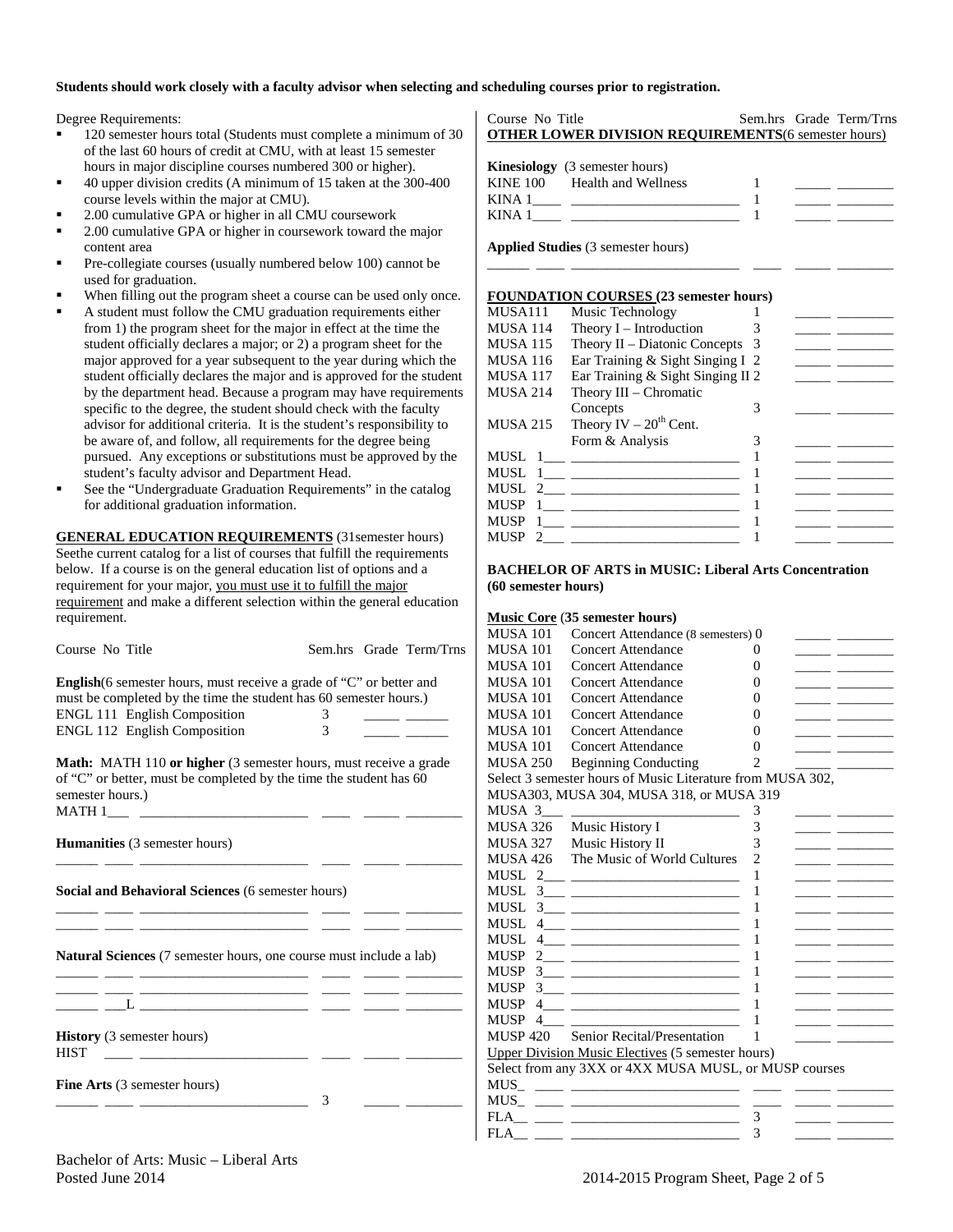Course No Title Sem.hrs Grade Term/Trns

## **General Curricula Electives (25 semester hours)**

\*\*May not be used to fulfill General Education requirements\*\* Upper division credits from this category must be a minimum of 15 Total upper division credits for this degree must equal 40. Plan carefully

|                                                                                                                                                                                                                                    | $3 \sim 3$                        |
|------------------------------------------------------------------------------------------------------------------------------------------------------------------------------------------------------------------------------------|-----------------------------------|
|                                                                                                                                                                                                                                    |                                   |
|                                                                                                                                                                                                                                    |                                   |
|                                                                                                                                                                                                                                    |                                   |
|                                                                                                                                                                                                                                    |                                   |
|                                                                                                                                                                                                                                    |                                   |
|                                                                                                                                                                                                                                    |                                   |
| Gen Curricula Elective 3                                                                                                                                                                                                           |                                   |
| <b>Gen Curricula Elective Constanting Constanting Constanting Constanting Constanting Constanting Constanting Constanting Constanting Constanting Constanting Constanting Constanting Constanting Constanting Constanting Cons</b> | the control of the control of the |
|                                                                                                                                                                                                                                    |                                   |

## **Additional Requirements**

Students deficient in piano skills will be required to complete MUSA 130 (2), MUSA 131 (2), MUSA 230 (2), MUSA 231 (2), in the first two years. Some General Education credits will have to be completed in the junior year. Students must meet departmental recital/concert attendance requirements.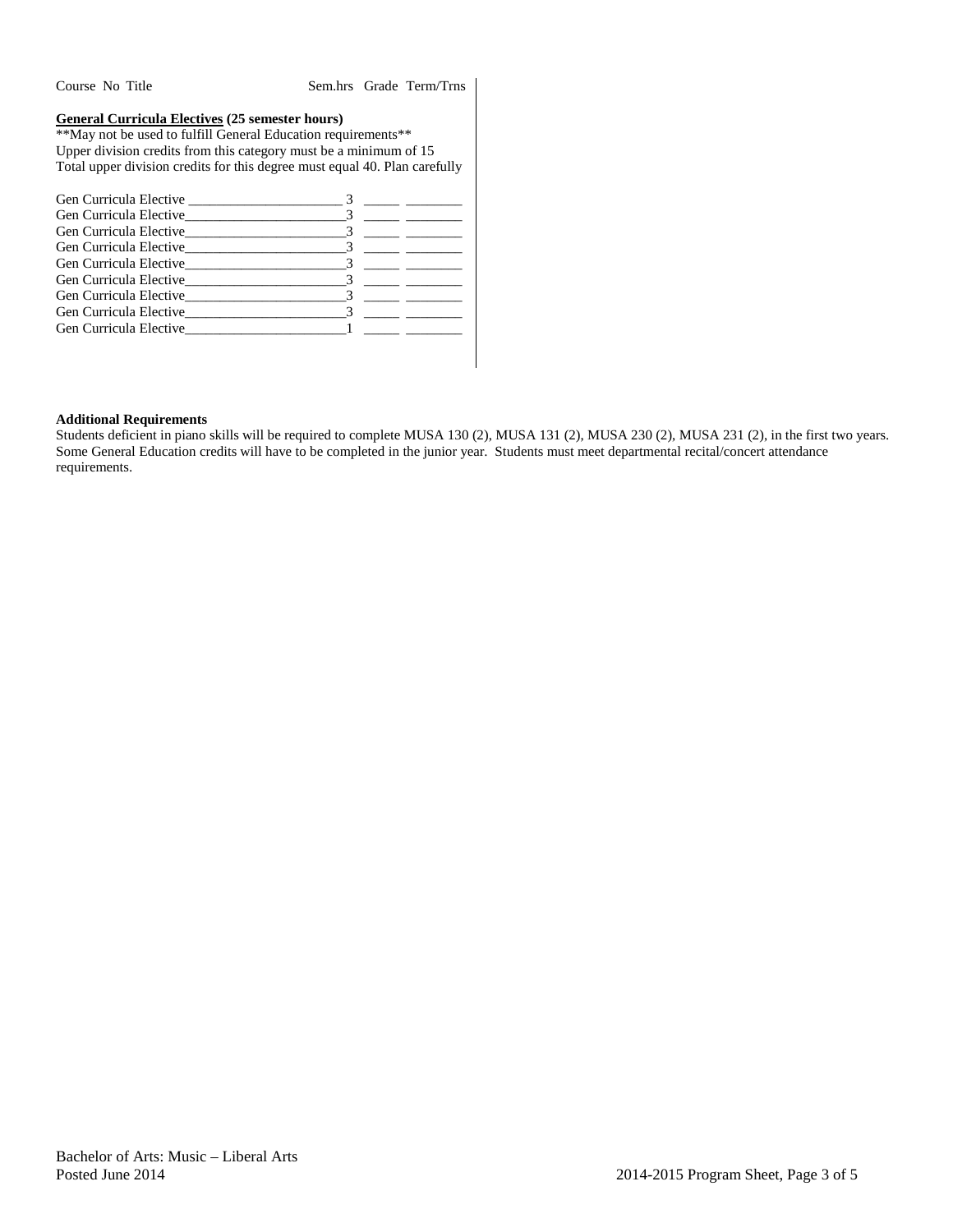# **SUGGESTED COURSE SEQUENCING FOR A MAJOR IN MUSIC – LIBERAL ARTS**

NOTE:Students deficient in piano skills will be required to complete Class Piano I, II, III and IV during the first two years.

This is a recommended sequence of course work. Certain courses may have prerequisites or are only offered during the Fall or Spring semesters. It is the student's responsibility to meet with the assigned advisor and check the 2 year course matrix on the website for course availability. NOTE: ( )Parenthesis means there are options of when a course may be taken.

|                                      |                                         | <b>FRESHMAN YEAR</b>  |                             |                                                                   |
|--------------------------------------|-----------------------------------------|-----------------------|-----------------------------|-------------------------------------------------------------------|
| <b>Fall Semester</b>                 |                                         | <b>Hours</b>          | <b>Spring Semester</b>      | <b>Hours</b>                                                      |
| <b>MUSA 101</b>                      | <b>Concert Attendance</b>               | $\theta$              | <b>MUSA 101</b>             | <b>Concert Attendance</b><br>$\left($                             |
| MUSA 114                             | Theory I – Introduction                 | 3                     | <b>MUSA 115</b>             | Theory II - Diatonic Concepts<br>3                                |
| MUSA 116                             | Ear Training/Sightsinging I             | $\overline{2}$        | <b>MUSA 117</b>             | $\overline{2}$<br>Ear Training/Sightsinging II                    |
| <b>MUSA 111</b>                      | Music Technology – fall or spring       | (1)                   | <b>MUSA 111</b>             | Music Technology – fall or spring<br>(1)                          |
| <b>MUSL 1XX</b>                      | <b>Applied Lessons</b>                  | 1                     | MUSL 1XX                    | <b>Applied Lessons</b><br>1                                       |
| <b>MUSP 1XX</b>                      | Performance Ensemble                    | 1                     | MUSP 1XX                    | Performance Ensemble<br>1                                         |
| <b>ENGL 111</b>                      | <b>English Composition</b>              | 3                     | <b>ENGL 112</b>             | 3<br><b>English Composition</b>                                   |
|                                      | Activity                                | 1                     | <b>KINE 100</b>             | <b>Health and Wellness</b><br>1                                   |
| General Education Soc Sci/BehSci     |                                         | $\overline{3}$        |                             | $\overline{3}$<br>General Education Social and Behavioral Science |
|                                      |                                         | 14-15                 |                             | $14 - 15$                                                         |
|                                      |                                         | <b>SOPHOMORE YEAR</b> |                             |                                                                   |
| <b>Fall Semester</b>                 |                                         | <b>Hours</b>          | <b>Spring Semester</b>      | <b>Hours</b>                                                      |
| <b>MUSA 101</b>                      | <b>Concert Attendance</b>               | $\Omega$              | <b>MUSA 101</b>             | <b>Concert Attendance</b><br>$\Omega$                             |
| <b>MUSA 214</b>                      | Theory III - Chromatic Concepts         | 3                     | <b>MUSA 215</b>             | Theory IV – $20^{th}$ Cent. Form & Analysis 3                     |
| <b>MUSL 2XX</b>                      | <b>Applied Lessons</b>                  |                       | MUSL 2XX                    | <b>Applied Lessons</b>                                            |
| <b>MUSP 2XX</b>                      | Performance Ensemble                    |                       | <b>MUSP 2XX</b>             | Performance Ensemble<br>1                                         |
| <b>General Education Humanities</b>  |                                         | 3                     | KINA                        | Activity<br>1                                                     |
| General Education Mathematics        |                                         | 3                     | General Education Fine Arts | 3                                                                 |
|                                      | General Education Natural Science w/Lab | 4                     |                             | 3<br><b>General Education Natural Science</b>                     |
| Gen Curricula                        | Elective                                | $\overline{3}$        | <b>MUSA 250</b>             | $\overline{c}$<br><b>Beginning Conducting</b>                     |
|                                      |                                         | 18                    | Gen Curricula               | $\frac{3}{17}$<br>Elective                                        |
|                                      |                                         | <b>JUNIOR YEAR</b>    |                             |                                                                   |
| <b>Fall Semester</b>                 |                                         | <b>Hours</b>          | <b>Spring Semester</b>      | <b>Hours</b>                                                      |
| <b>MUSA 101</b>                      | <b>Concert Attendance</b>               | 0                     | <b>MUSA 101</b>             | <b>Concert Attendance</b><br>$\Omega$                             |
| MUSL 3XX                             | <b>Applied Lessons</b>                  | 1                     | MUSA 3XX                    | Symphonic/Choral/Vocal/KeyboardLit (3)                            |
| MUSP 3XX                             | Performance Ensemble                    | 1                     | MUSL 3XX                    | <b>Applied Lessons</b><br>1                                       |
| General Education History            |                                         | 3                     | MUSP 3XX                    | Performance Ensemble<br>1                                         |
| <b>FLA</b>                           | Foreign Language                        | 3                     | $FLA$ <sub>___</sub>        | 3<br>Foreign Language                                             |
| Gen Curricula                        | Elective                                | 3                     | MUSA 426                    | The Music of World Cultures OR<br>(2)                             |
| <b>Upper Division Music Elective</b> |                                         | $\overline{3}$        | Gen Curricula               | $\mathfrak{Z}$<br>Elective                                        |
|                                      |                                         | 14                    |                             | $\overline{c}$<br><b>Upper Division Music Elective</b>            |
|                                      |                                         |                       | General Curricula Elective  | $\overline{3}$<br>$13 - 18$                                       |
|                                      |                                         | <b>SENIOR YEAR</b>    |                             |                                                                   |
| <b>Fall Semester</b>                 |                                         | <b>Hours</b>          | <b>Spring Semester</b>      | <b>Hours</b>                                                      |
| <b>MUSA 101</b>                      | <b>Concert Attendance</b>               | $\Omega$              | MUSA101                     | <b>Concert Attendance</b><br>$\theta$                             |
| MUSL 4XX                             | <b>Applied Lessons</b>                  |                       | MUSA 3XX                    | Symphonic/Choral/Vocal/Keyboard Lit<br>(3)                        |
| MUSP 4XX                             | Performance Ensemble                    | 1                     | MUSL 4XX                    | <b>Applied Lessons</b>                                            |
| <b>MUSA 326</b>                      | Music History I                         | 3                     | <b>MUSP 420</b>             | Senior Recital/Presentation<br>1                                  |
| General Education Applied Studies    |                                         | 3                     | MUSP 4XX                    | Performance Ensemble<br>1                                         |
| Gen Curricula                        | Elective                                | 3                     | MUSA 327                    | <b>Music History</b><br>3                                         |
| Gen Curricula                        | Elective                                | $\overline{4}$        | MUSA 426                    | The Music of World Cultures OR<br>(2)                             |
|                                      |                                         | 15                    | Gen Curricula               | Elective<br>3                                                     |
|                                      |                                         |                       | Gen Curricula               | Elective<br>3                                                     |
|                                      |                                         |                       |                             | $12 - 17$                                                         |